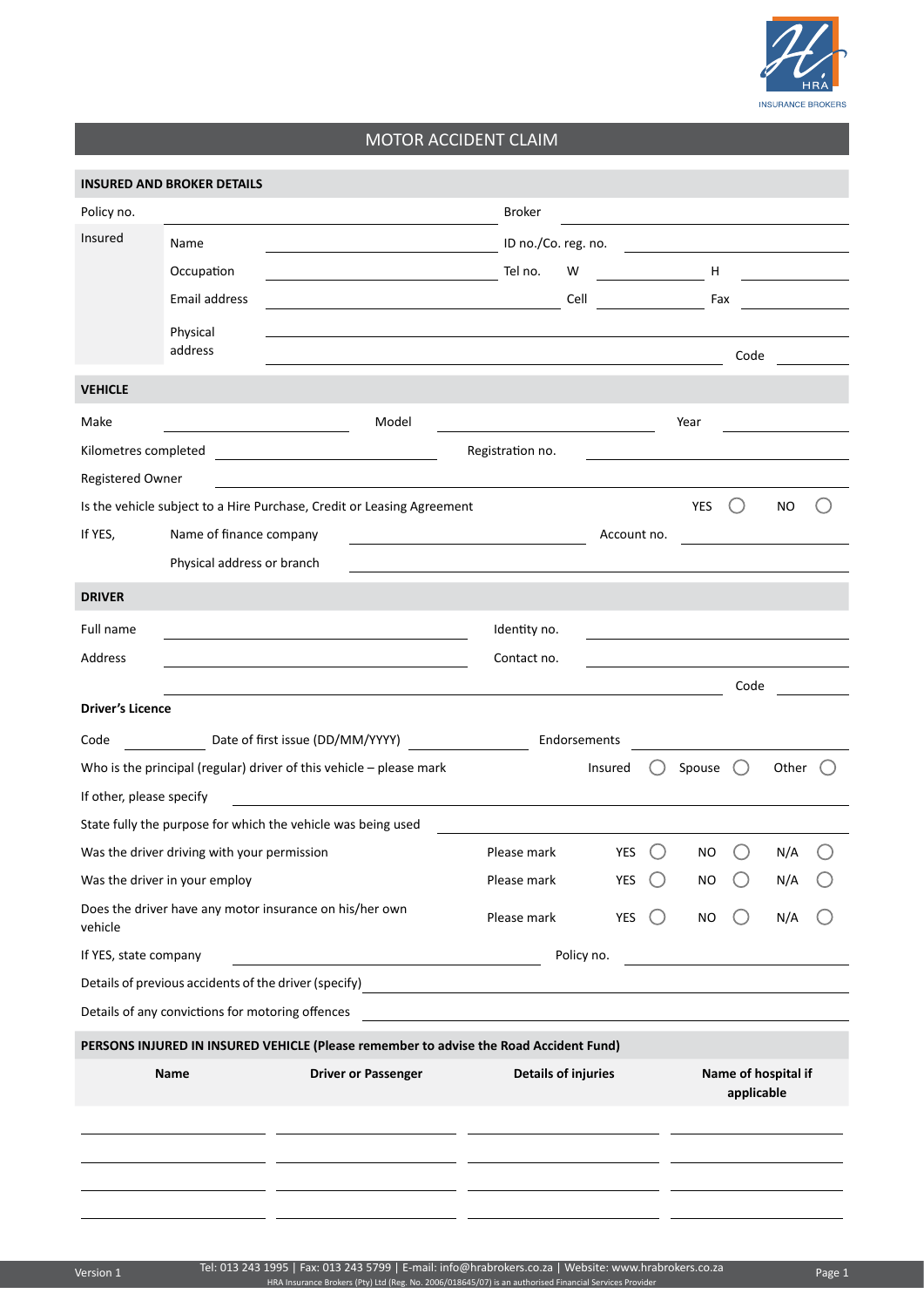

For what purpose were they being transported

| Are they employees                                            |                                       |                                                                                                                       |                              |                  |                                                                                                                       |  |  |
|---------------------------------------------------------------|---------------------------------------|-----------------------------------------------------------------------------------------------------------------------|------------------------------|------------------|-----------------------------------------------------------------------------------------------------------------------|--|--|
|                                                               |                                       | THIRD PARTY INJURIES (Persons injured other than in the Insured Vehicle)                                              |                              |                  |                                                                                                                       |  |  |
| <b>Name</b>                                                   |                                       | Driver/Passenger or<br>pedestrian                                                                                     | <b>Details of injuries</b>   |                  | Name of hospital if<br>applicable                                                                                     |  |  |
|                                                               |                                       |                                                                                                                       |                              |                  |                                                                                                                       |  |  |
|                                                               |                                       | THIRD PARTY INFORMATION/VEHICLE OR PROPERTY DAMAGE (This is compulsory for recovery purposes)                         |                              |                  |                                                                                                                       |  |  |
| <b>VEHICLE 1</b>                                              |                                       | Make and model                                                                                                        | Year                         | Registration no. |                                                                                                                       |  |  |
| Name of driver<br>Owner's address<br><b>Insurance Details</b> |                                       | <u> 1990 - Johann Barbara, martxa eta politikaria (h. 1900).</u>                                                      | Name of owner<br>Contact no. |                  | <u> 1989 - Johann Marie Barn, mars ar breist fan de Fryske kommunent fan de Fryske kommunent fan de Fryske kommun</u> |  |  |
| Policy no.                                                    |                                       |                                                                                                                       | Insurance company            |                  |                                                                                                                       |  |  |
| Contact no.                                                   |                                       |                                                                                                                       | Contact person               |                  |                                                                                                                       |  |  |
| <b>VEHICLE 2</b>                                              |                                       | Make and model                                                                                                        | Year                         | Registration no. |                                                                                                                       |  |  |
| Name of driver                                                |                                       | the control of the control of the control of the control of the control of                                            | Name of owner                |                  | the control of the control of the control of the control of the control of                                            |  |  |
| Owner's address                                               |                                       | the control of the control of the control of the control of the control of the control of                             | Contact no.                  |                  | the control of the control of the control of the control of the control of                                            |  |  |
| <b>Insurance Details</b>                                      |                                       |                                                                                                                       |                              |                  |                                                                                                                       |  |  |
| Policy no.                                                    |                                       | <u> 1980 - Jan Samuel Barbara, martin de la propinsió de la propinsió de la propinsió de la propinsió de la propi</u> | Insurance company            |                  |                                                                                                                       |  |  |
| Contact no.                                                   |                                       |                                                                                                                       | Contact person               |                  |                                                                                                                       |  |  |
|                                                               | <b>DAMAGE TO PROPERTY (NON-MOTOR)</b> |                                                                                                                       |                              |                  |                                                                                                                       |  |  |
|                                                               | <b>Name of Owner</b>                  |                                                                                                                       | <b>Address of Owner</b>      |                  | <b>Details of Damage</b>                                                                                              |  |  |
|                                                               |                                       |                                                                                                                       |                              |                  |                                                                                                                       |  |  |
|                                                               |                                       | WITNESSES (This section is compulsory for recovery purposes)                                                          |                              |                  |                                                                                                                       |  |  |
|                                                               | Name                                  | <b>Address</b>                                                                                                        | <b>Contact Details</b>       |                  | Passenger (YES/NO)                                                                                                    |  |  |
|                                                               |                                       |                                                                                                                       |                              |                  |                                                                                                                       |  |  |
|                                                               |                                       |                                                                                                                       |                              |                  |                                                                                                                       |  |  |
|                                                               |                                       |                                                                                                                       |                              |                  |                                                                                                                       |  |  |
|                                                               |                                       |                                                                                                                       |                              |                  |                                                                                                                       |  |  |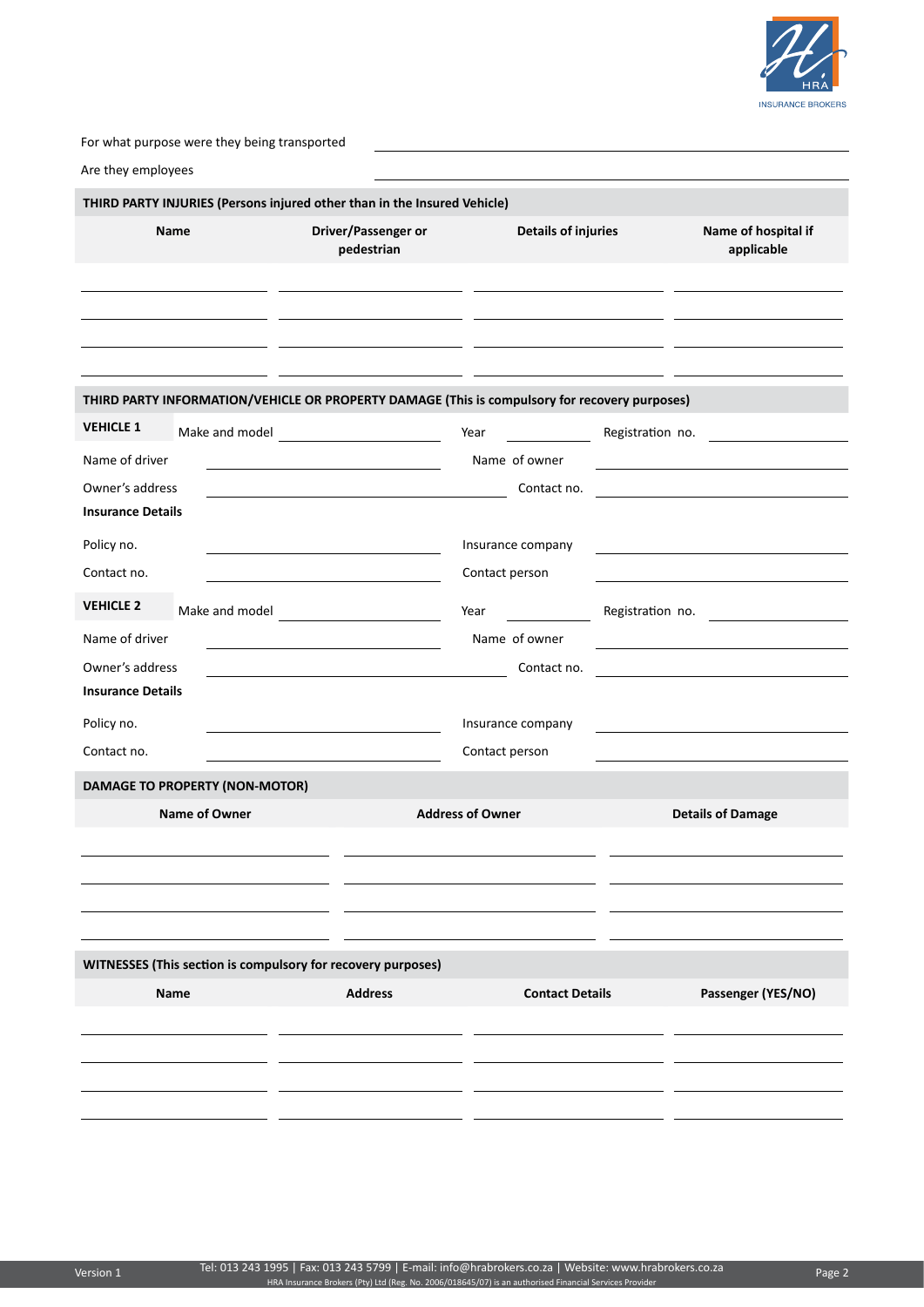

| <b>ACCIDENT DETAILS</b>                                                |            |        |                                                                                                                                                                                                                                      |  |                                                                                                                       |                                                               |            |                 |  |  |  |
|------------------------------------------------------------------------|------------|--------|--------------------------------------------------------------------------------------------------------------------------------------------------------------------------------------------------------------------------------------|--|-----------------------------------------------------------------------------------------------------------------------|---------------------------------------------------------------|------------|-----------------|--|--|--|
| <b>DAMAGE</b>                                                          |            |        |                                                                                                                                                                                                                                      |  |                                                                                                                       |                                                               |            |                 |  |  |  |
| Area of damage to own vehicle                                          |            |        |                                                                                                                                                                                                                                      |  |                                                                                                                       |                                                               |            |                 |  |  |  |
| Estimate for repairs or attach quotation                               |            |        | R                                                                                                                                                                                                                                    |  | <u> 1990 - Johann Barn, mars and de Branch Barn, mars and de Branch Barn, mars and de Branch Barn, mars and de Br</u> |                                                               |            |                 |  |  |  |
| Repairer's name                                                        |            |        | <u> 1989 - Johann Barn, mars ann an Catharine ann an t-Aonaichte ann an t-Aonaichte ann an t-Aonaichte ann an t-Ao</u>                                                                                                               |  |                                                                                                                       | Contact no.                                                   |            |                 |  |  |  |
| Address                                                                |            |        |                                                                                                                                                                                                                                      |  |                                                                                                                       |                                                               |            |                 |  |  |  |
| Date of accident (DD/MM/YYYY)                                          |            |        | <u> 1989 - Johann Barn, mars ann an t-Amhain</u>                                                                                                                                                                                     |  |                                                                                                                       | Time of accident (hh:mm)<br><b>Contract Contract Contract</b> |            |                 |  |  |  |
| Physical address where accident occurred                               |            |        |                                                                                                                                                                                                                                      |  |                                                                                                                       |                                                               |            |                 |  |  |  |
| Speed:                                                                 |            |        |                                                                                                                                                                                                                                      |  |                                                                                                                       |                                                               |            |                 |  |  |  |
| Before accident                                                        |            |        | <u>and the state of the state of the state of the state of the state of the state of the state of the state of the state of the state of the state of the state of the state of the state of the state of the state of the state</u> |  | Moment of impact                                                                                                      |                                                               |            |                 |  |  |  |
| <b>Conditions:</b> (please mark)                                       |            |        |                                                                                                                                                                                                                                      |  |                                                                                                                       |                                                               |            |                 |  |  |  |
| Weather                                                                | <b>WET</b> | $(\ )$ | <b>DRY</b>                                                                                                                                                                                                                           |  | Visibility                                                                                                            | GOOD                                                          |            | <b>POOR</b>     |  |  |  |
| Road surface                                                           | TAR        |        | <b>DIRT</b>                                                                                                                                                                                                                          |  | Width of road                                                                                                         | <b>SINGLE</b>                                                 |            | <b>MULTIPLE</b> |  |  |  |
| <b>Street lighting</b>                                                 | YES        |        | NO.                                                                                                                                                                                                                                  |  |                                                                                                                       |                                                               |            |                 |  |  |  |
| <b>Police details:</b>                                                 |            |        |                                                                                                                                                                                                                                      |  |                                                                                                                       |                                                               |            |                 |  |  |  |
| Did the police attend the scene                                        |            |        |                                                                                                                                                                                                                                      |  |                                                                                                                       |                                                               | YES        | <b>NO</b>       |  |  |  |
| Name of police/traffic officer who recorded details of accident        |            |        |                                                                                                                                                                                                                                      |  |                                                                                                                       |                                                               |            |                 |  |  |  |
| Police station                                                         |            |        |                                                                                                                                                                                                                                      |  | Reference no.                                                                                                         |                                                               |            |                 |  |  |  |
| Date reported to the police<br><u> 1980 - Johann Barbara, martin a</u> |            |        |                                                                                                                                                                                                                                      |  |                                                                                                                       |                                                               |            |                 |  |  |  |
| Was the driver tested for alcohol/drugs                                |            |        |                                                                                                                                                                                                                                      |  |                                                                                                                       |                                                               | <b>YES</b> | NO              |  |  |  |
|                                                                        |            |        |                                                                                                                                                                                                                                      |  | <b>Full description of accident</b>                                                                                   |                                                               |            |                 |  |  |  |
|                                                                        |            |        |                                                                                                                                                                                                                                      |  |                                                                                                                       |                                                               |            |                 |  |  |  |
|                                                                        |            |        |                                                                                                                                                                                                                                      |  |                                                                                                                       |                                                               |            |                 |  |  |  |
|                                                                        |            |        |                                                                                                                                                                                                                                      |  |                                                                                                                       |                                                               |            |                 |  |  |  |
|                                                                        |            |        |                                                                                                                                                                                                                                      |  |                                                                                                                       |                                                               |            |                 |  |  |  |
|                                                                        |            |        |                                                                                                                                                                                                                                      |  |                                                                                                                       |                                                               |            |                 |  |  |  |
|                                                                        |            |        |                                                                                                                                                                                                                                      |  |                                                                                                                       |                                                               |            |                 |  |  |  |
|                                                                        |            |        |                                                                                                                                                                                                                                      |  |                                                                                                                       |                                                               |            |                 |  |  |  |
|                                                                        |            |        |                                                                                                                                                                                                                                      |  |                                                                                                                       |                                                               |            |                 |  |  |  |
|                                                                        |            |        |                                                                                                                                                                                                                                      |  |                                                                                                                       |                                                               |            |                 |  |  |  |